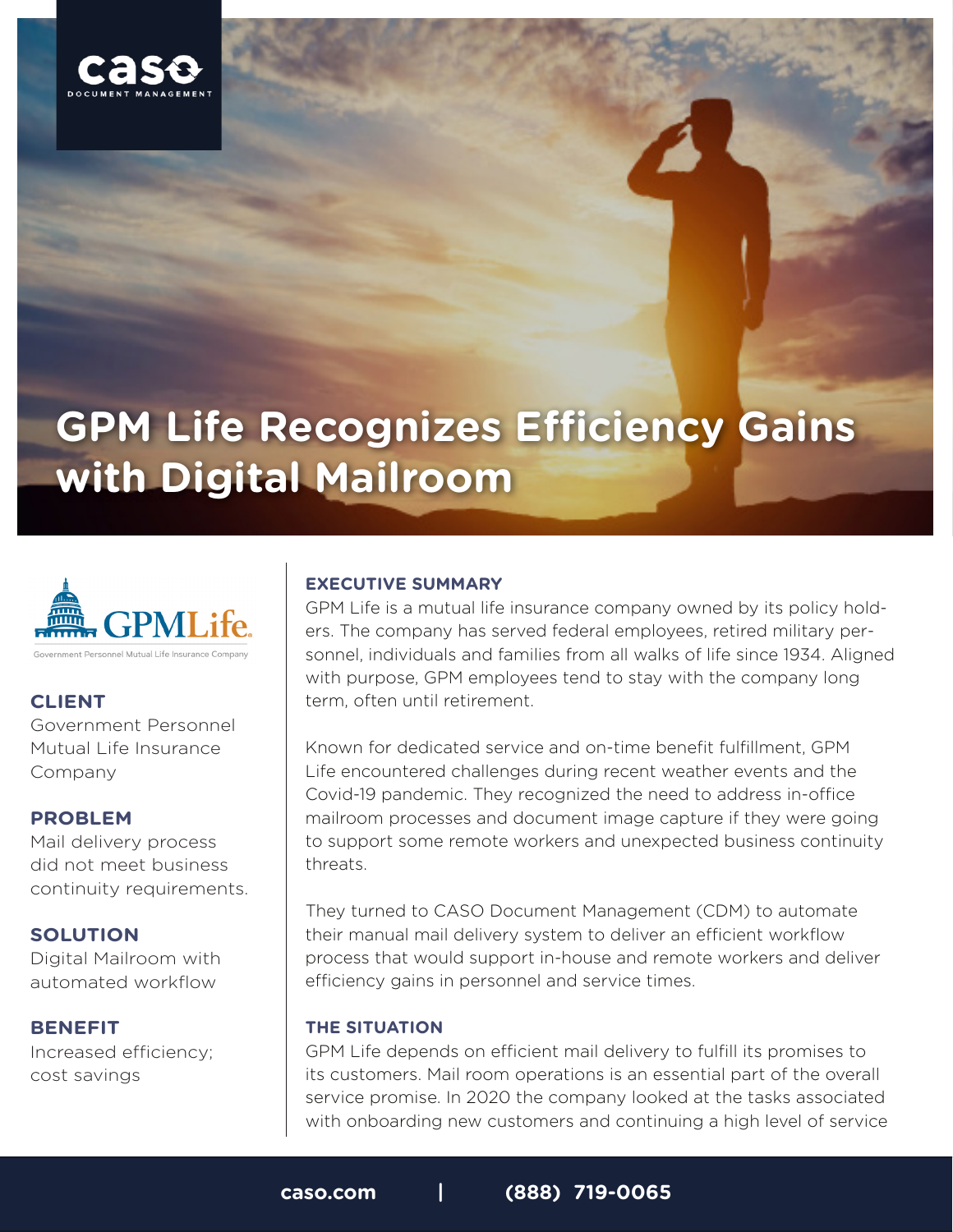Same-day mail delivery speeds business



1,000+ mail documents processed per month



#### Expenses reduced



**Example 18 Solution Primar-<br>
<b>Example 25 Solution Primar-**<br> **CDM provided the perfect fit. "**<br>
- Gregory Lawler, CIO of GPM Life **"We sought a paperless solution primarily for our mailroom. CDM provided the perfect fit. "**

- Gregory Lawler, CIO of GPM Life

to policy holders, while maintaining a safe environment for its employees. They realized that incoming mail was often the starting point of the service workflow. The in-office requirements for processing mail were a hindrance in the dynamic work environment.

GPM Life reached out to CDM for a digital mail solution for incoming mail processing and delivery. Data security was critical. Ease of use and training were necessary. Ultimately, additional workflow for automated imaging of documents and the ability to add comments and notation was added to the requirements.

"We sought a paperless solution primarily for our mailroom," explains Gregory Lawler, CIO of GPM LIfe. "CDM provided the perfect fit."

### **THE SOLUTION**

Caso Document Management (CDM) recommended Digital Mailroom with Workflow, allowing their employees to receive mail from their home offices and re-route as necessary to other departments.

This solution provides numerous benefits to the GPM Life team, including:

- Same-day scanning and delivery of mail to GPM (both physical and electronic assets) to keep business flowing.
- Access to mail from their home offices using the cloud.
- Ability to markup their digital mail.
- Ability to include comments inside of their mail for others to review.
- Easy rerouting to other departments.

"CDM provided a quick and seamless solution with Digital Mailroom that aligns to our business continuity goal of going paperless," explains Gregory Lawler. "CDM securely processes our physical mail into electronic documents while ECM Toolbox gives us the flexibility to process documents in the right department at the right time."

"Our new Digital Mail Workflow solution is even more user-friendly than we imagined," boasts Lawler. "There was virtually no learning curve as team members with access to the workflow could master it after a single CDM training session.

"Our mission to better the lives of federal employees, retired military personnel, individuals, and their families, is tantamount," explains Lawler. "CDM's Digital Mail Workflow has given us the ability to not only serve our clients during these unprecedented times, but also to empower us to deliver our renowned services with unmatched speed, accuracy and security.